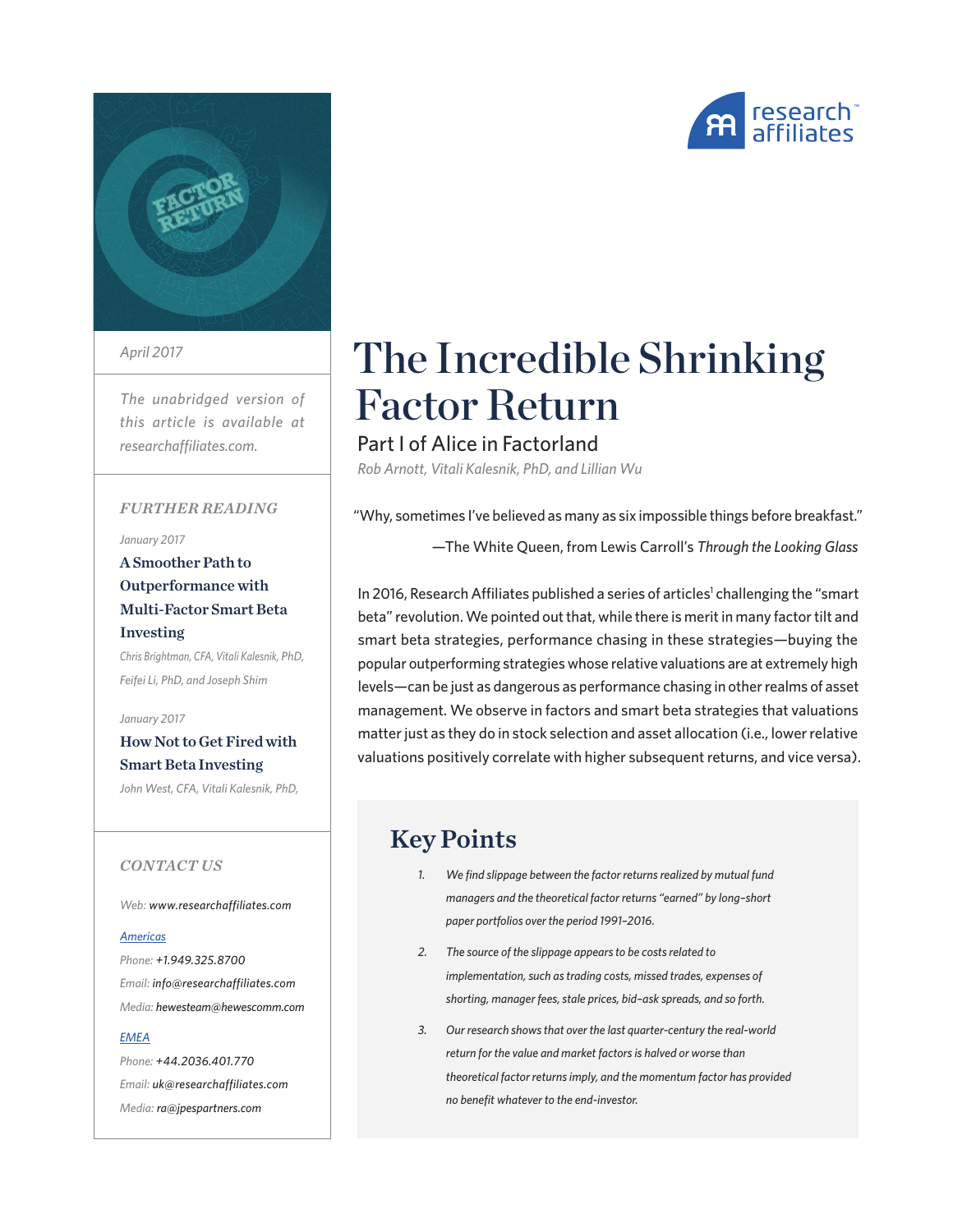# *"In practice, the returns generated by long–short paper portfolios are difficult to replicate."*

In this article, the first in a series to be published in 2017, we attempt to measure the slippage between the factor returns realized by fund managers and the theoretical factor returns constructed from long–short paper portfolios, and potential reasons for this slippage, or performance shortfall. Theoretical concepts, such as long–short factor portfolios, although helpful in advancing our understanding of a subject, are typically idealized approximations of the real world, built on a foundation of simplifying core assumptions, which are usually implausible at best.

We find that managers who favor high factor loadings for market beta, value, or momentum generally do not derive nearly as much incremental return, relative to low beta, growth, or contrarian funds, respectively, as factor return histories would suggest. *Well over half* of the factor return for market beta and for value (defined as HML) disappears, as does *essentially all* of the momentum factor return. By all appearances, Alice's "Drink Me" potion, responsible for shrinking her so she can pass through the door to Wonderland, has found its way into real-world factor returns.

# A Preview of the 2017 Smart Beta Series

Our 2017 smart beta series is called "Alice in Factorland." Our next article in the series will challenge the idea that factor tilts—portfolios combining several theoretical factor portfolios—are smart beta. We will show that factor tilts cannot be used to replicate other smart beta strategies, using Fundamental Index™, equal weight, and low-volatility strategies as illustrative examples. The factor tilts of these strategies are easy to replicate, but the resulting portfolios look very different from the original, and the replication portfolios typically have far higher turnover, lower performance especially net of trading costs, and smaller capacity than the originals.

In a third article, we will show that the relative valuations of factor loadings can give us the courage to buy mutual funds when their factor exposures are at their cheapest, hence, the most out of favor. Along with fees, turnover, and past performance—where low fees, low turnover, and low (yes, low!) past performance are predictive of better future returns—factor loadings can help us improve our forecasts of fund returns. We find the best predictor is prior three-year performance, but with the wrong sign: buying the losers is the winningest strategy.

Finally, a fourth article will take a closer look at momentum, where we find the realized alpha in live portfolios is essentially zero compared to a theoretical alpha of around 6% a year. We show why momentum doesn't work in live portfolios, and also show how momentum can be saved as a useful source of alpha.

### Our Data

We use data from Morningstar Direct Mutual Fund Database. The dataset reports historical monthly total returns for all mutual funds, including those liquidated or merged, which ensures our mutual fund dataset is largely survivorship-bias free. To form our fund sample, we select those funds from the US open-end long-only equity fund universe that have at least two years of return history as of December 2016. Our fund sample size begins in 1990 with 658 funds (392 not counting different share classes: A-share, no-load, and institutional), $2$  peaks in 2008 with 3,800 funds, falling to about 3,000 funds in 2016. Our total US fund sample consists of 5,323 funds—a mixture of live funds and those that no longer exist today.

We begin our analysis in 1990 because, given the small number of unique funds prior to that date, our test to estimate multifactor premia could run into identification problems. Our main analyses use net-of-expense fund returns, which is how Morningstar Direct reports the data. One of our robustness tests (all of which are provided in the unabridged article) analyzes realized returns gross of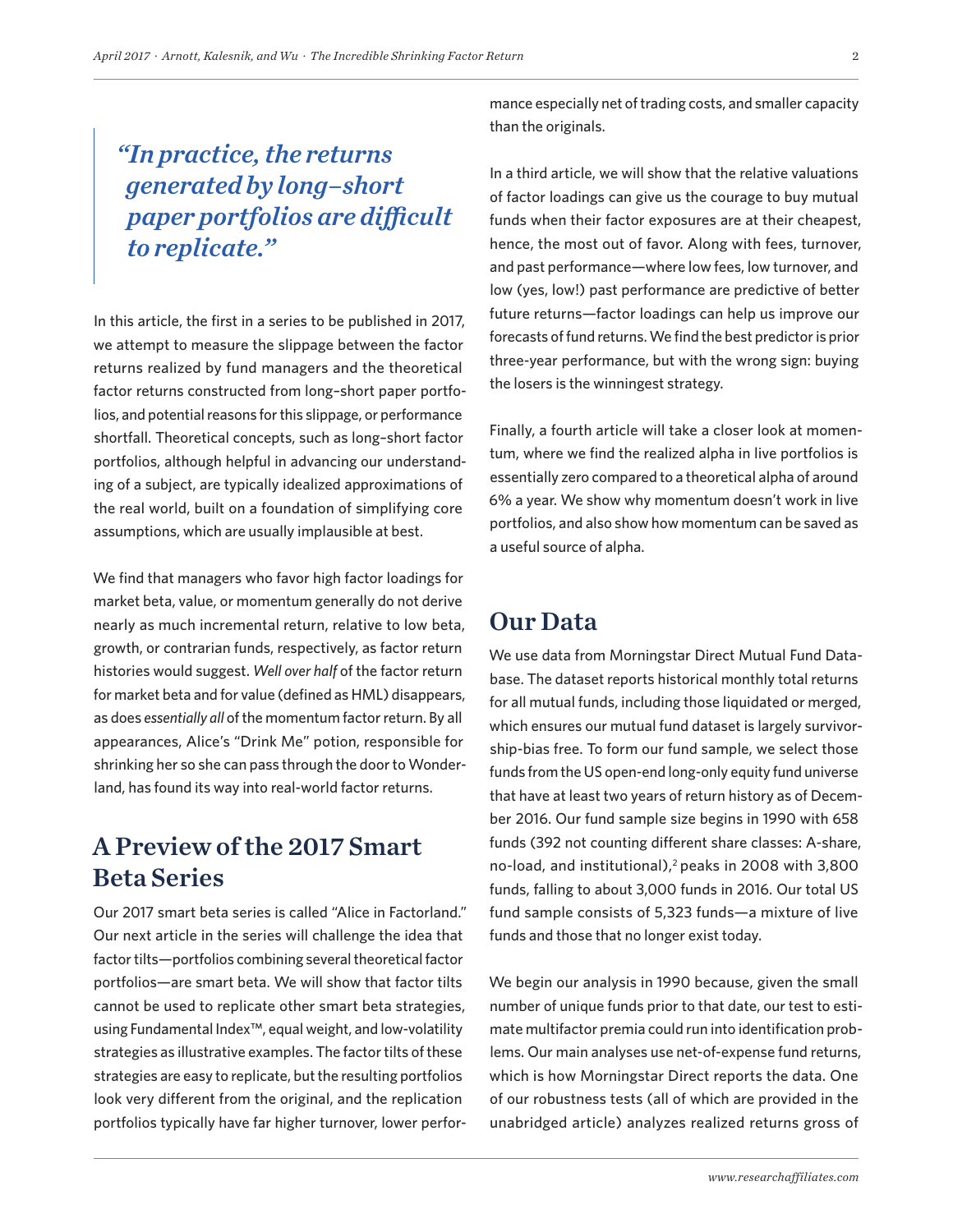

Source: Research Affiliates, LLC, using data from Morningstar Direct.

expenses for the sample of funds that do report expense measured from act information. Information on fund expense ratios is not available for many funds, especially in the early years of our sample period, but for those with available expense data, results are essentially unchanged.

### Measuring Theoretical Factor Returns

Four factors—market, size, value, and momentum—are the most widely used in manager performance evaluation. We focus on these four and ignore the myriad more recent, sometimes exotic, factors populating the "factor zoo."3 We also limit ourselves to these four because the Morningstar data start in January 1990, and to include factors identified after that date would create look-ahead bias. Because these four factors were well known by 1990 (or shortly thereafter), both the theoretical factor returns from paper portfolios and the investors' realized factor returns

measured from actual fund performance are largely out of sample.

We calculate the theoretical factor performance by measuring factor returns using the method defined by Fama and French (1993): we construct a long–short portfolio, which is long the desirable trait and short the undesirable trait (e.g., the value factor is defined as a long value portfolio and a short growth portfolio). Over the last quarter-century, all four factors have positive performance.4 The market factor is the clear champion with an 8.2% annualized average return, followed by momentum at 5.7%. Value and size are well behind, with annualized returns of 3.6% and 2.6%, respectively.

In practice, the returns generated by long–short paper portfolios are difficult, if not impossible, to replicate for a number of reasons. These paper portfolios ignore trading costs, which is of particular importance for factors with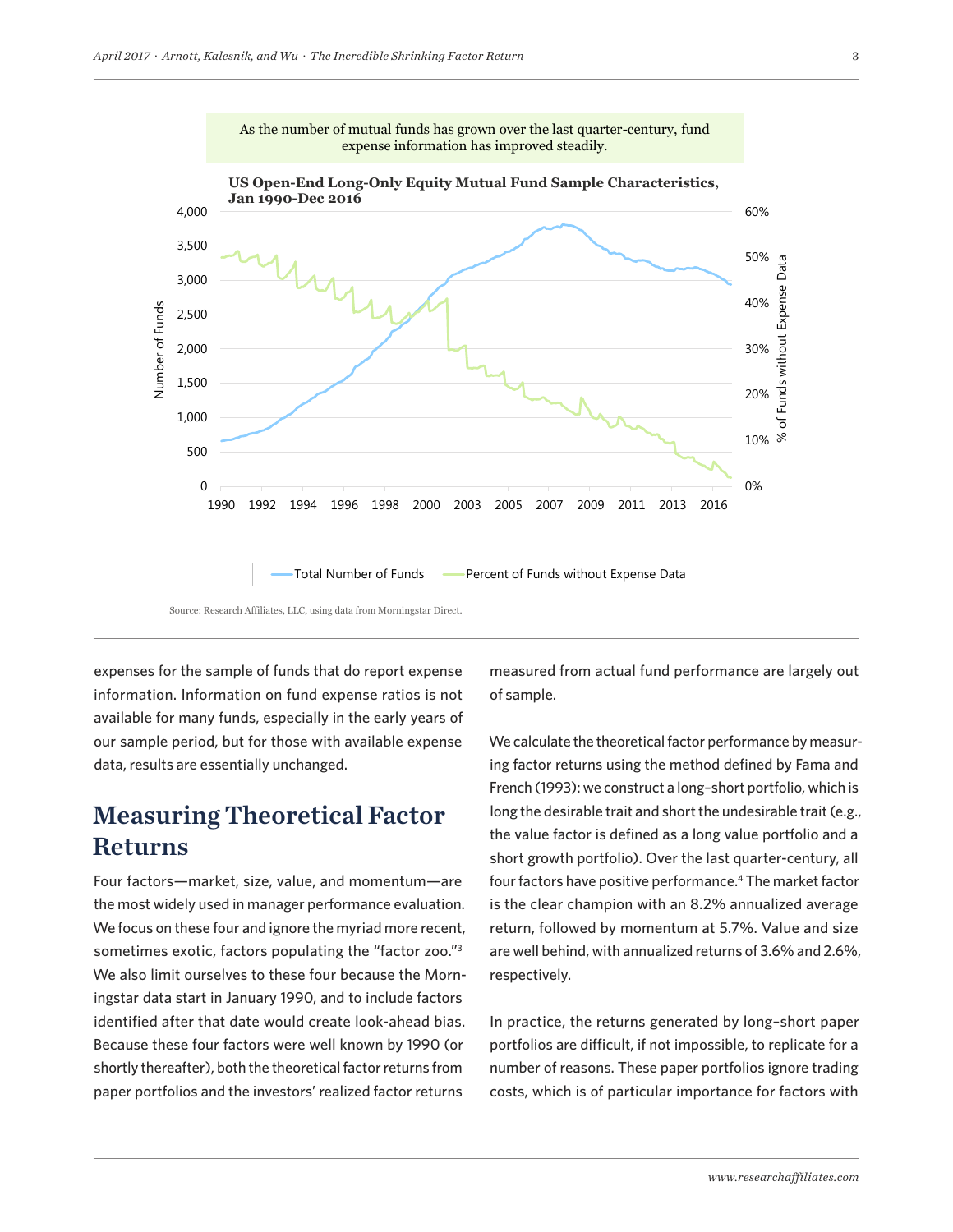# *"We suspect transaction costs play a major role in the slippage in realized versus expected factor returns."*

high turnover such as momentum. Second, more than half of the factor return typically comes from trading in smallcap companies, whose real-world trading costs are likely to be high. For most factors, nearly half the return comes from the short side of the portfolio, and shorting may be expensive or impossible for some of the intended short sales. Another real-world concern is missed trades.

Paper portfolios also ignore management fees, a direct and significant drag on investor performance. In practice, investors may not be able to transact in the market place at the same prices assumed by the long–short portfolio as a result of stale prices and bid–ask spreads, which can be magnified by large institutional-sized trades. Finally, the delisting bias documented by Shumway and Warther (1999)<sup>5</sup> can further overstate performance for some factors.

These sources of implementation shortfall are unlikely to affect the long and short portfolios equally, exacting for instance a greater penalty on small-cap versus large-cap stocks (size factor), on value versus growth stocks (value factor), and performance-chasing versus contrarian investing (momentum factor).

# Measuring Realized Fund Returns

We measure factor return slippage, albeit with some imprecision, by comparing reverse-engineered factor returns, which are estimated from mutual fund returns, with the conventionally constructed factor returns. We follow the standard empirical method known as a two-pass regression procedure for estimating factor premia, which was introduced by Fama and MacBeth (1973). Instead of using

theoretical portfolios with theoretical returns to estimate the factor premia, we use market-traded portfolios that capture the returns experienced by investors through net-of-expense mutual fund returns. A detailed description of our methodology is provided in the appendix.

Our approach to measuring actual returns, as realized by mutual fund investors, could face a few possible criticisms. First, funds may have time-varying factor loadings, while our method assumes static fund factor loadings. Our method may provide inaccurate return estimations (that is, the return captured by mutual fund managers), if managers frequently switch their styles. Also, if factor returns are driven by factor characteristics (e.g., price-to-book ratio for value, past return for momentum, and market capitalization for size), the factor loadings we derive from regressions may poorly capture the funds' time-varying factor exposures.<sup>6</sup> Perhaps, if the data were available, it would be better to measure the factor tilts directly, applying the same methods used to construct the paper factor portfolios. We recognize these are valid concerns and will address them in later work. It bears mention that these same criticisms equally apply to factor-based historical return attribution, which is used widely.

### Our Findings

We find that the average factor premia captured by managers are significantly lower than suggested by the theoretical returns. This is true for all factors except size, for which managers capture a return 0.7% higher than theory indicates. The managers' realized shortfall is −4.2% for the market factor, −1.4% for the value factor, and −5.2% for the momentum factor.

The correlation between the two types of returns (actual versus theoretical) is in the range of 0.89 to 0.96, with the average being 0.92. The average correlation suggests that the *monthly* behavior of the two sets of factor returns closely match each other. We carry out several robustness checks to see if our results are unique to our initial project design. All of our robustness checks (available in the unabridged version of this article) produce results that support our core findings.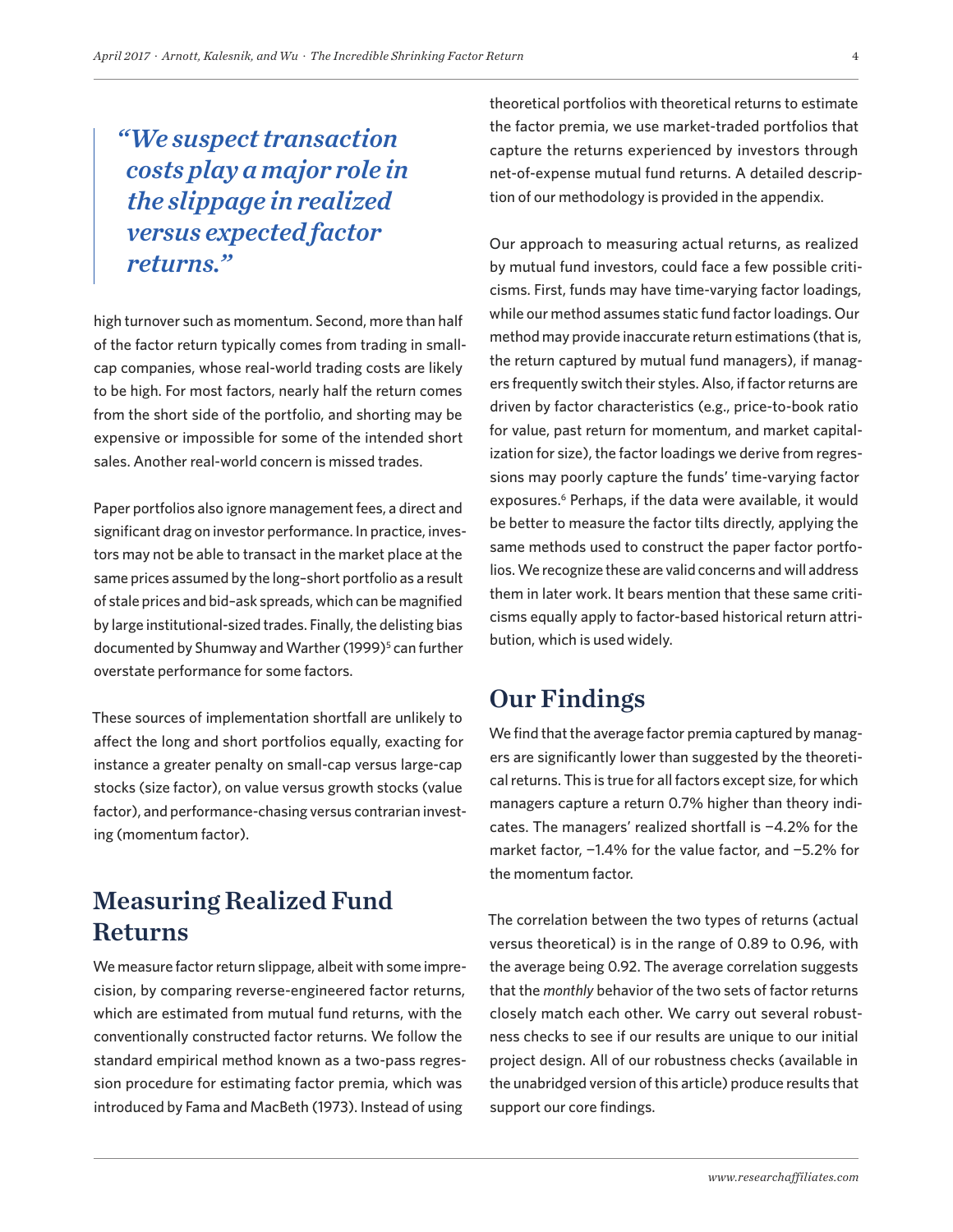| <b>Factor Returns</b> | <b>Returns Captured</b><br>by Manager<br>(a) | Theoretical L/S<br><b>Factor Returns</b><br>(b) | Shortfall $(-)/$ Excess $(+)$<br>$(a - b)$ | Correlation |
|-----------------------|----------------------------------------------|-------------------------------------------------|--------------------------------------------|-------------|
| Mkt (Mkt-Rfr)         | 4.1%                                         | 8.2%                                            | $-4.2%$                                    | 0.93        |
| Size                  | 3.3%                                         | 2.6%                                            | 0.7%                                       | 0.96        |
| Value                 | 2.2%                                         | 3.6%                                            | $-1.4%$                                    | 0.89        |
| Momentum              | 0.4%                                         | 5.7%                                            | $-5.2%$                                    | 0.91        |

**Theoretical vs. Manager Factor Returns, United States, Jan 1991–Dec 2016**

Any use of the above content is subject to all important legal disclosures, disclosures, and terms of use found at

Source: Research Affiliates, LLC, using data from CRSP, Compustat, Morningstar Direct, and data provided on the website of Kenneth French.

**Market Factor.** Over the last 26 years, the factor return (net of transaction costs and other fees) earned by mutual fund managers by loading on market beta has fallen short of the observed equity market excess return by 4.2 percentage points a year. The shortfall has a *t*-statistic of −3.54. In the first decade of our sample period, the reverse-engineered returns match the theoretical equity excess return reasonably well, but the gap widens in the

aftermath of the dot-com bubble, accelerating in recent years. For the market factor we have a reasonable explanation for the gap; for other factors the shortfall is harder to justify.

The market factor we use in our analysis reflects the return difference between stocks and cash. Over long periods of time, high beta stocks have beat low beta stocks by far

Since 1991, the net-of-expense factor return earned by fund managers loading on market beta is 4.2% a year less than the observed equity market excess return.



#### **Theoretical vs. Manager Market Factor Returns and Shortfall (Annualized), United States, Jan 1991–Dec 2016**

Source: Research Affiliates, LLC, using data from CRSP/Compustat, Morningstar Direct, and the website of Kenneth French.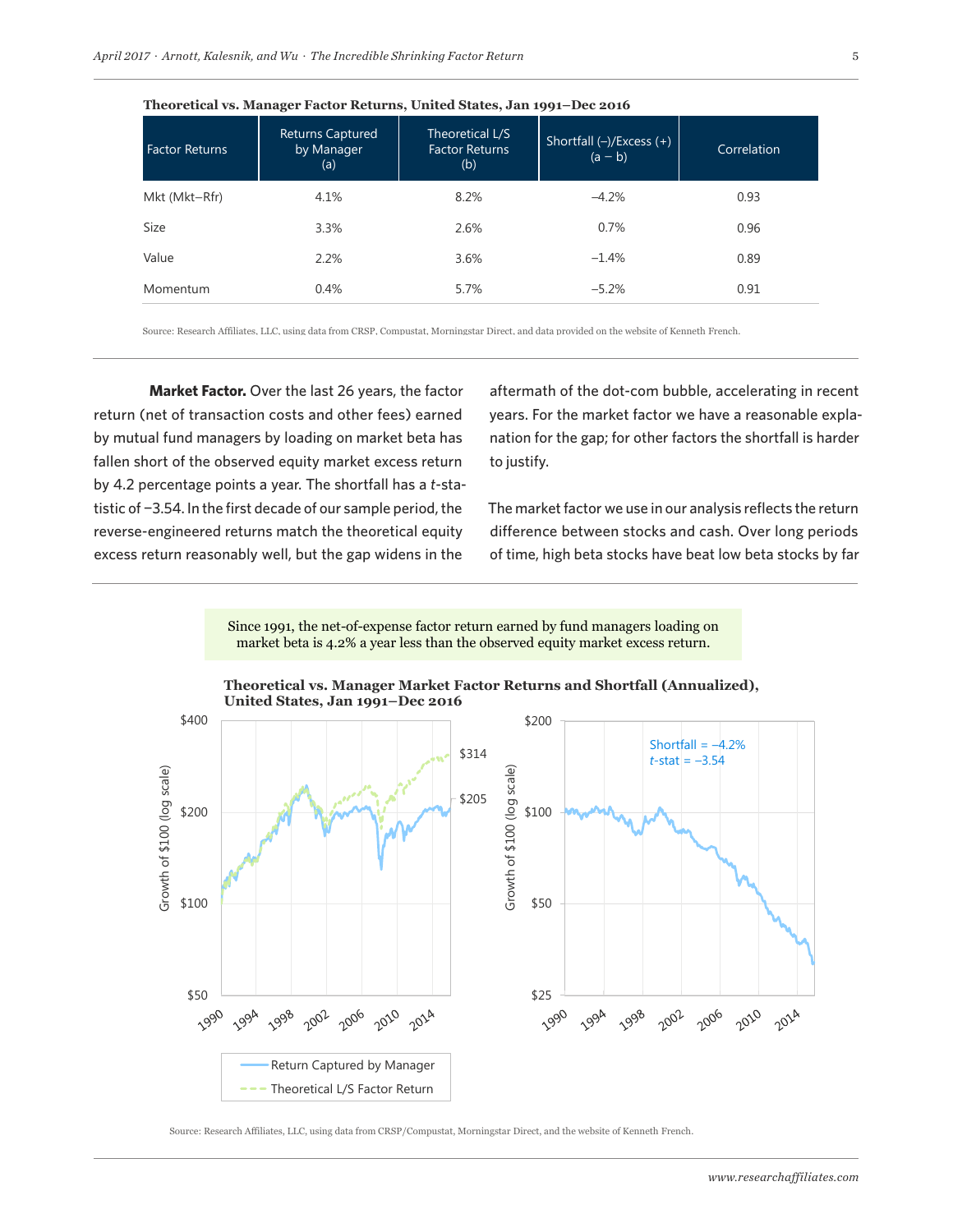less than the capital asset pricing model (CAPM) would have predicted, which is nothing more than the well-documented flat (or inverted in some studies) security market line where differences in stock return performance are not explained by variation in market beta.7 So the gap we observe is not a surprise. Some might find it surprising that the relationship is positive at all. One possible explanation for a positive realized market premium is the cash held by fund managers (and also, potentially, their use of leverage and derivatives), which introduces the conventional market-minus-cash beta sensitivity.

**Size Factor.** The theoretical and manager returns for the size factor demonstrate a near-perfect fit, with a correlation of 0.96, over our study period. The good fit is not a surprise. The turnover of the size factor (i.e., stocks migrating between the large-cap and small-cap categories) is one of the lowest among all conventional factors, making the funds' replication of the factor quite easy. The magnified effect—the realized size factor in mutual funds

being stronger than the theoretical long–short size factor return—is, however, a bit of a surprise.

Our findings suggest the cumulative return derived from mutual fund performance exceeds the theoretical long– short size factor returns by a small margin of 0.7 percentage point a year (not statistically significant, with a *t*-statistic of 1.13). The surplus return may come from the ability to control transaction costs because turnover is low in smallcap portfolios. Further, we cannot rule out that some active small-cap managers may have better stock selection skills than their large-cap brethren.

**Value Factor.** The value factor premium is perhaps the most widely studied factor across world markets because value strategies are among the most widely embraced investment solutions in finance.<sup>8</sup> Our research indicates, however, that most value strategies, when executed in the real world, leave some of the value effect on the table. This gap between theoretical and realized returns



return, likely due to low turnover leading to low transaction costs.

The return earned by small-cap fund managers slightly exceeds the theoretical factor

Source: Research Affiliates, LLC, using data from CRSP/Compustat, Morningstar Direct, and the website of Kenneth French.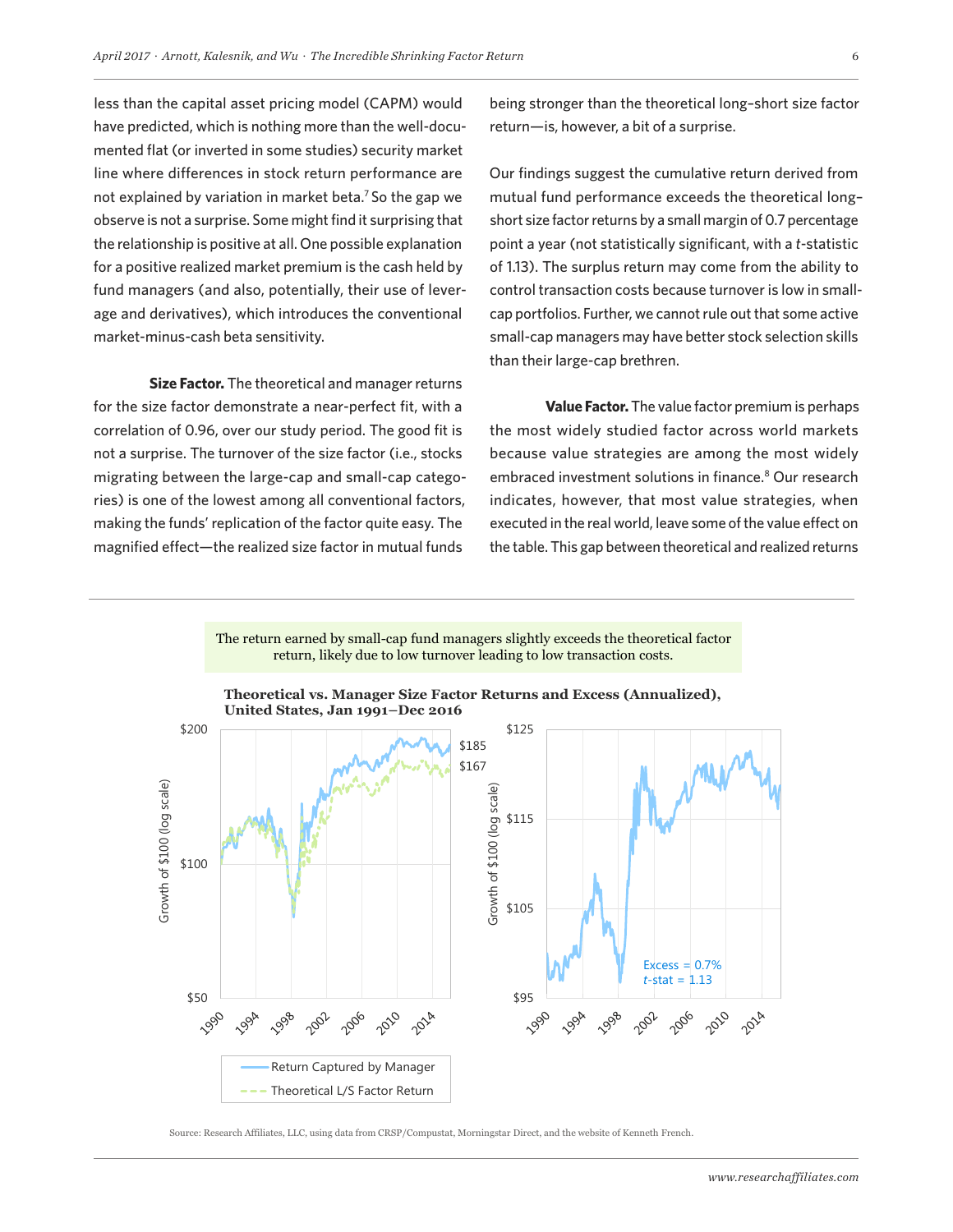

Over the last quarter-century, value managers captured only about 60% of the value premium indicated by the long–short value factor.

Source: Research Affiliates, LLC, using data from CRSP/Compustat, Morningstar Direct, and the website of Kenneth French.

is rather persistent over our study period, with the excep- by 2003, w tion of the first year. Over the last quarter-century, value managers captured only about 60% of the value premium indicated by the long–short value factor. Whereas a theoretical paper portfolio generates an annualized return of 3.6% a year, mutual fund managers were able to capture only 2.2% a year, an annualized slippage of 1.4 percentage points, with a *t*-statistic of −1.38. While not statistically significant, the shortfall is economically meaningful.

**Momentum Factor.** The average annual return of the momentum factor based on long–short paper portfolios is 5.7% compared to the annualized factor return captured by momentum investors, which is close to zero, at 0.4% a year per unit of momentum loading. This shortfall translates into an annualized slippage of 5.2 percentage points over the last quarter-century,<sup>9</sup> with a *t*-statistic of -3.43! Most of the shortfall between the actual returns earned by fund managers and the theoretical paper portfolio happens

by 2003, while essentially all of the alpha generated by the momentum factor paper portfolio occurs prior to 2002.

### The Sources of Slippage

For the long–short factor paper portfolios, our results show no slippage for the size factor, moderate slippage for the value factor, high slippage for the market factor, and very high slippage for the momentum factor. The sources of the observed slippage are the real-world costs of implementing in practice the theory we use to define a factor return: the costs associated with trading, shorting, relying heavily on positions in small and illiquid stocks, management fees, and so forth.

How big are the transaction costs associated with the implementation of the different factors? Several studies (e.g., Novy-Marx and Velikov [2015] and Hsu et al. [2016]), show that low-turnover strategies, such as value and size,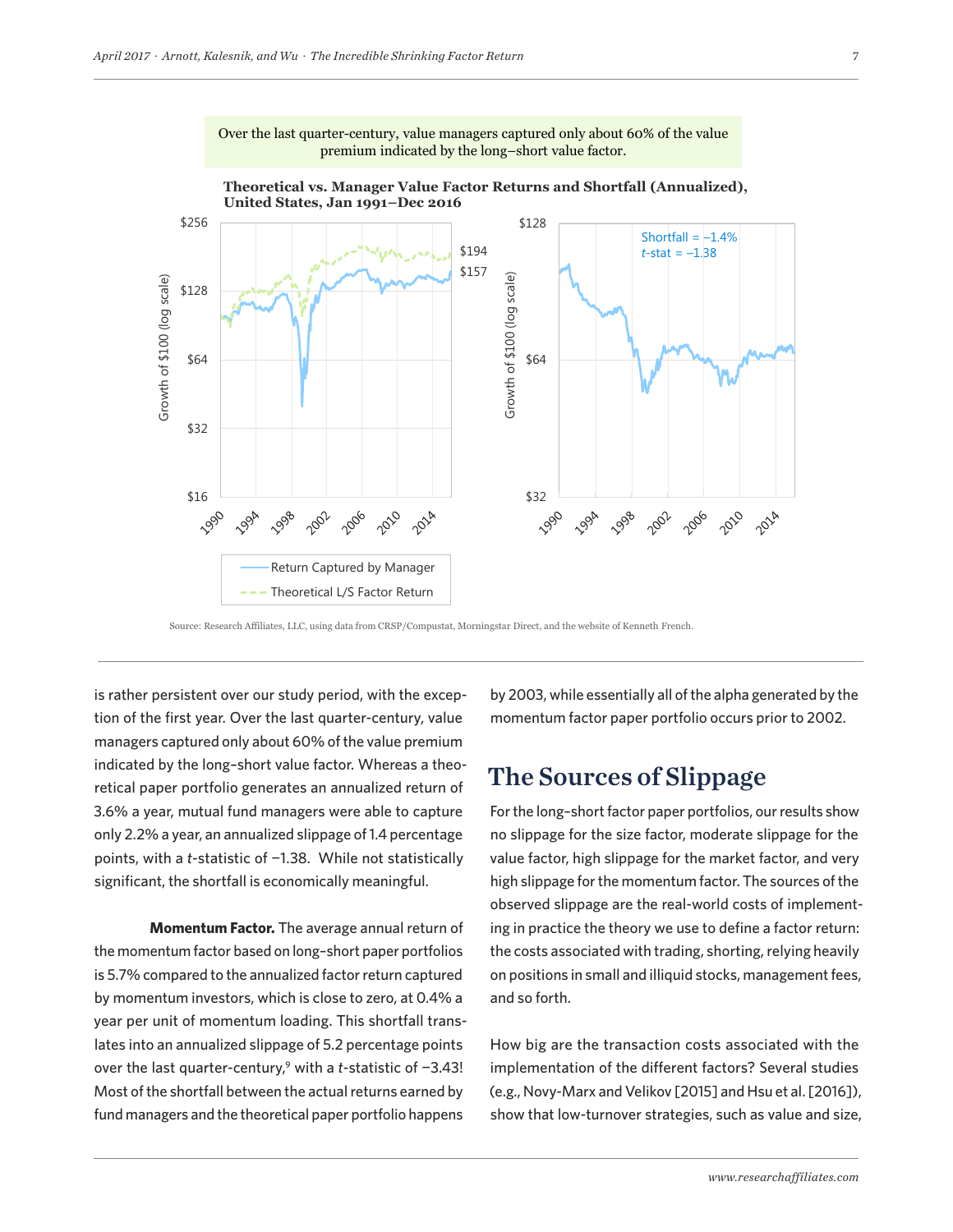

The shortfall between realized and theoretical momentum factor returns translates into annualized slippage of 5.2 percentage points over the period 1991–2016.

Source: Research Affiliates, LLC, using data from CRSP/Compustat, Morningstar Direct, and the website of Kenneth French.

Any use of the above content is subject to all important legal disclosures, disclosures, and terms of use found at

# *"A shortfall (sometimes large) between theoretical factor returns and realized factor returns can occur."*

will incur small to moderate trading costs. The higher turnover strategies, such as momentum (and to a lesser extent low volatility or betting-against-beta), display trading costs that may be large enough to wipe out the alpha, if enough money is following the strategy. This order of magnitude in trading costs related to implementation of the different factors closely matches the respective amount of slippage we observe in our study. Although we cannot prove it, we suspect transaction costs likely play a major, even dominant, role in explaining the slippage in realized versus expected factor returns.

Another possible source of slippage could be manager skill in choosing the *negative* factor exposure. For example, if growth fund managers have strong stock selection or timing skill, this skill will reduce the performance gap between growth and value managers and will appear as an erosion in the realized value premium when compared to the theoretical value premium. We will explore in more detail the possible drivers of factor return slippage later in our series of articles. Meanwhile, caveat emptor!

# Are Investors Believing in Impossible Things?

Factor investing is gaining popularity in the investment community as practice catches up with academic research, inevitably enriching investors' toolkits. But when investors use academic tools without a proper understanding of how real-world implementation costs—ignored in theoretical paper portfolios—can impact performance, a short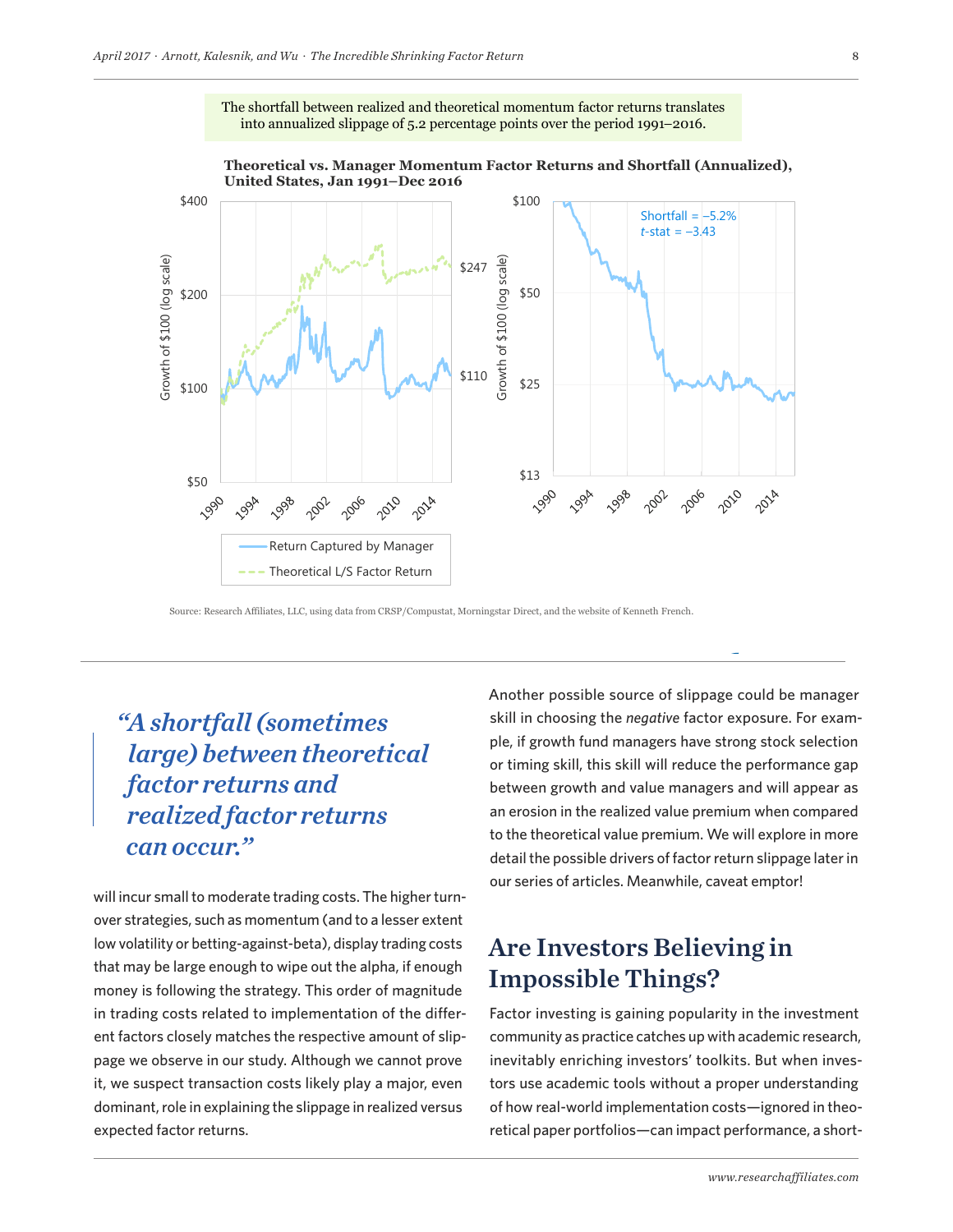fall (sometimes large) between theoretical factor returns and realized factor returns can occur.

We find that mutual fund managers over the period of our study, 1990–2016, experience substantial shortfalls in their ability to capture factor returns compared to the returns "earned" by theoretical paper portfolios. Our research shows the shortfall is quite large for the market and value factors, whose returns to the end-investor are halved or worse. For the momentum factor, the end-investor seems to have enjoyed no benefit whatsoever from fund momentum loadings, nor any penalty for funds that have an anti-momentum bias. We strongly suspect the majority of the return shortfall is due to trading costs, a topic we will explore in more detail in future work.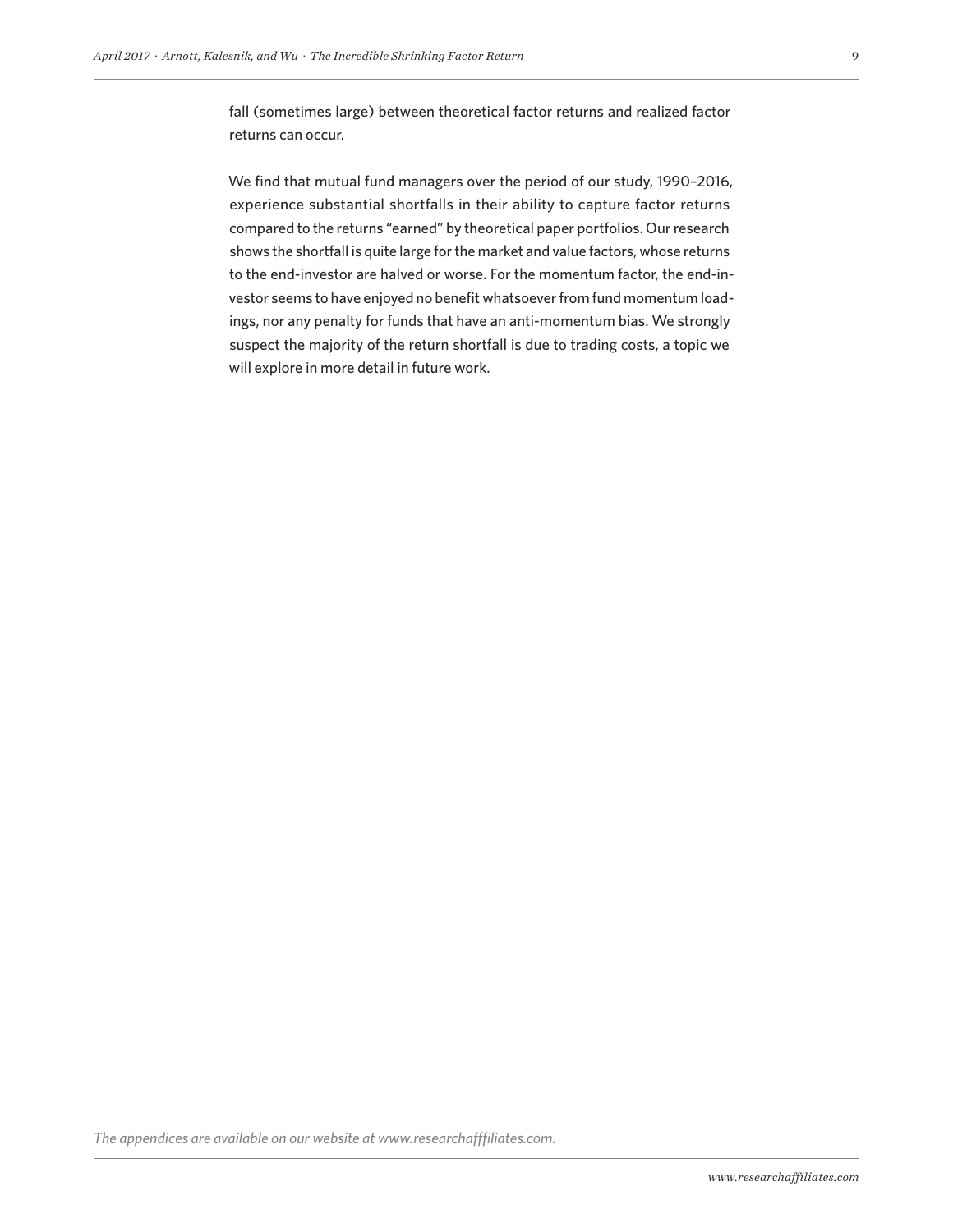### Endnotes

- 1. Arnott et al. (2016) and Arnott, Beck, and Kalesnik (2016a, 2016b).
- 2. The Morningstar Direct Mutual Fund Database includes liquidated or merged funds. We focus on institutional, no-load, and A-share classes because they are the most relevant to retail and institutional investors. These three classes differ in fee structures and represent investment returns to different types of investors. Inclusion of all three share classes enriches the sample. Also, the inclusion of multiple share classes should not bias the slope of the second-stage regression coefficients (the methodology is described in the appendix) nor therefore our conclusions based on our findings.
- 3. John Cochrane coined this marvelous expression "factor zoo." Harvey et al. (2015) shows that over 316 factors were published by the end of 2012, with over 90% published since 2000. In conversations with Cam, he suggests that all 316 factors exhibited positive alpha; almost all showed statistical significance, net of the size and value factors; and none—zero—were tested to determine if the factor had enjoyed a tailwind of rising relative valuations, which may have driven part or all of its historical efficacy.
- 4. Of course, if the factors did not have positive performance, they would not have become popular!
- 5. Shumway and Warther (1999) show that delisted stocks' returns recorded in the regular databases are much larger than what an investor would be able to earn when transacting in the over-thecounter market, where the stocks are traded after being delisted.
- 6. A long-lasting debate in the academic literature is whether the better driver of expected returns is risk exposure or stock characteristics. Fama and French (1993) argue that returns are driven by risk exposures, whereas Lakonishok, Shleifer, and Vishny (1994) argue that mispricing and characteristics may be the stronger driver. Daniel and Titman (1997) conduct a test to compare the two hypotheses and conclude that stock characteristics may be the better driver. More recent research Berk (2000) and Davis, Fama, and French (2000) find support that risk exposures are more important, while Daniel, Titman, and Wei (2001) and Chaves et al. (2013) find evidence in support of stock characteristics.
- 7. In the early 1970s, researchers such as Haugen and Heins (1975) and Black, Jensen, and Scholes (1972) found empirical evidence that variation in market beta risk is not matched with compensation for risk; this is known as a flat or sometimes inverted security market line.
- 8. The value effect was first documented by Basu (1977). The two most accepted explanations for the value effect are risk based, as proposed by Fama and French (1992), and behavioral, as proposed by Lakonishok, Shleifer, and Vishny (1994).
- 9. The apparent 0.1 percentage-point difference is due to rounding.

### **References**

- Arnott, Robert, Noah Beck, and Vitali Kalesnik. 2016a. "To Win with 'Smart Beta' Ask If the Price Is Right." Research Affiliates (June).
- ———. 2016b. "Timing 'Smart Beta' Strategies? Of Course! Buy Low, Sell High!" Research Affiliates (September).
- Arnott, Robert, Noah Beck, Vitali Kalesnik, and John West. 2016. "How Can 'Smart Beta' Go Horribly Wrong?" Research Affiliates (February).
- Basu, Sanjoy. 1977. "Investment Performance of Common Stocks in Relation to Their Price-Earnings Ratios: A Test of the Efficient Market Hypothesis." *Journal of Finance*, vol. 32, no. 3 (June):663– 682.
- Berk, Jonathan B. 2000. "Sorting Out Sorts." *Journal of Finance*, vol. 55, no. 1 (February):407–427.
- Black, Fischer, Michael C. Jensen, and Myron Scholes. "The Capital Asset Pricing Model: Some Empirical Tests." In *Studies in the Theory of Capital Markets*, edited by M. C. Jensen. New York: Praeger, 1972.
- Chaves, Denis, Jason Hsu, Vitali Kalesnik, and Yoseop Shim. 2013. "What Drives the Value Premium? Risk versus Mispricing: Evidence from International Markets." *Journal of Investment Management*, vol. 11, no. 4 (Fourth Quarter):1–18.
- Daniel, Kent, and Sheridan Titman. 1997. "Evidence on the Characteristics of Cross-Sectional Variation in Stock Returns." *Journal of Finance,*  vol. 52, no. 1 (March):1–33.
- Daniel, Kent, Sheridan Titman, and John Wei. 2001. "Explaining the Cross-Section of Stock Returns in Japan: Factors or Characteristics?" *Journal of Finance*, vol. 56, no. 2 (April):743–766.
- Davis, James, Eugene Fama, and Kenneth French. 2000. "Characteristics, Covariances, and Average Returns: 1929 to 1997." J*ournal of Finance*, vol. 55, no. 1 (February):389–406.
- Fama, Eugene, and Kenneth French. 1992. "The Cross-Section of Expected Stock Returns." *Journal of Finance*, vol. 47, no. 2 (June):427–465.
- ———. 1993. "Common Risk Factors in the Returns on Stocks and Bonds." *Journal of Financial Economics*, vol. 33, no. 1 (February):3–56.
- Fama, Eugene, and James MacBeth. 1973. "Risk, Return, and Equilibrium: Empirical Tests." *Journal of Political Economy*, vol. 81, no. 3 (May/ June):607–636.
- Harvey, Campbell, Yan Liu, and Heqing Zhu. 2015. "...and the Cross-Section of Expected Returns." *Review of Financial Studies*, vol. 29, no. 1 (January):5–68.
- Haugen, Robert A., and A. James Heins. 1975. "Risk and the Rate of Return on Financial Assets: Some Old Wine in New Bottles." *Journal of Financial and Quantitative Analysis*, vol. 10, no. 5 (December):775–784.
- Hsu, Jason, Vitali Kalesnik, Noah Beck, and Helge Kostka. 2016. "Will Your Factor Deliver? An Examination of Factor Robustness and Implementation Costs." *Financial Analysts Journal,* vol. 72, no. 5 (September/October):58–82.
- Lakonishok, Josef, Andrei Shleifer, and Robert Vishny. 1994. "Contrarian Investment, Extrapolation, and Risk." *Journal of Finance*, vol. 49, no. 5 (December):1541–1578.
- Novy-Marx, Robert, and Mihail Velikov. 2015. "A Taxonomy of Anomalies and Their Trading Costs." Federal Reserve Bank of Richmond working paper (August).
- Shumway, Tyler, and Vincent Warther. 1999. "The Delisting Bias in CRSP's Nasdaq Data and Its Implications for the Size Effect." *Journal of Finance*, vol. 54, no. 6 (December):2361–2379.